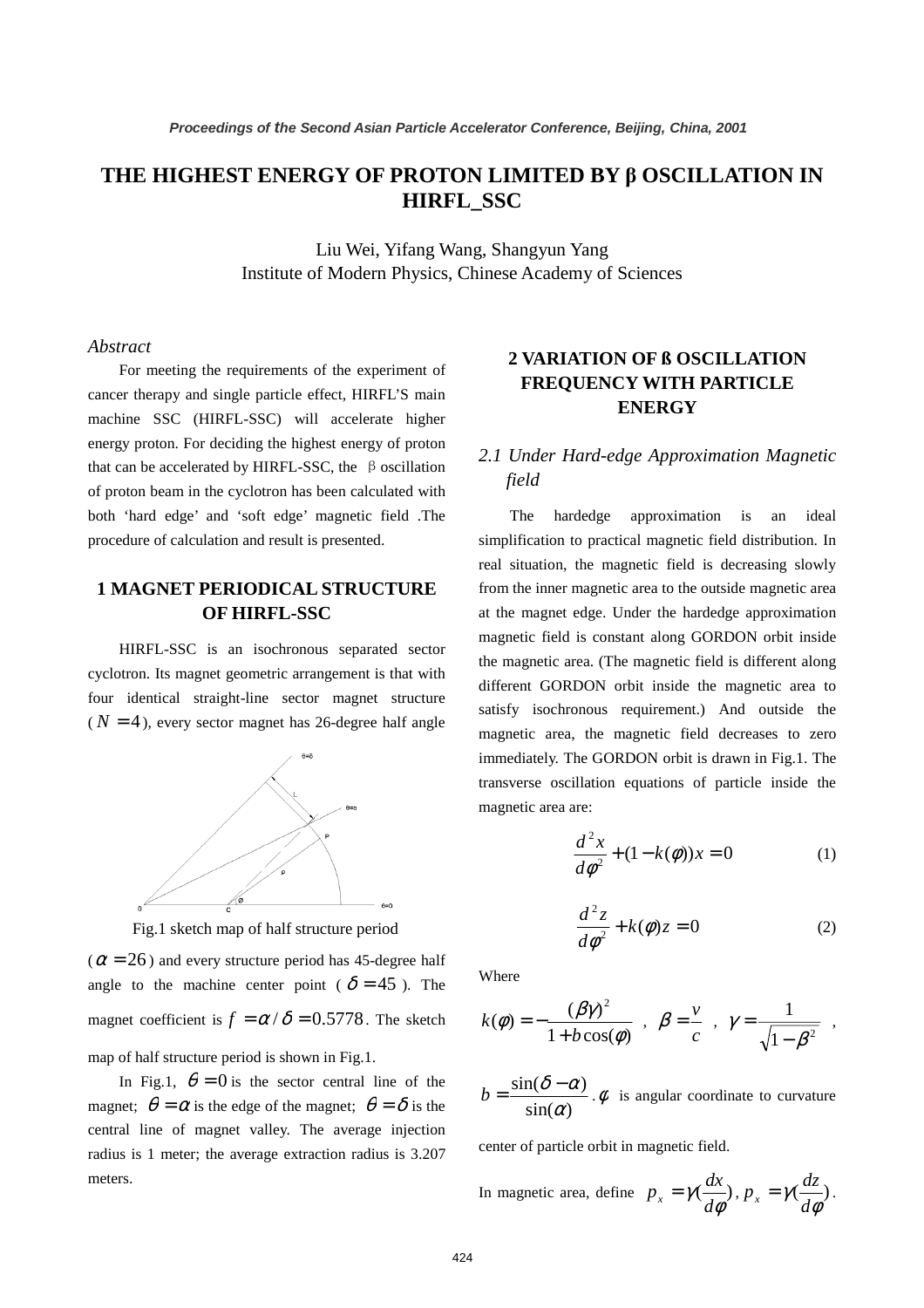Under hardedge approximation,  $p_x$ ,  $p_z$  change not continuously at magnet edge. There are transformations from magnet edge to magnet valley center:

$$
p_x(s_1) = p_x(s_0) + \gamma x(s_0)
$$
 (3)

$$
x(s_1) = (1 + ta\delta)x(s_0) + (a\delta/\gamma)p_x(s_0)
$$
 (4)

$$
p_z(s_1) = p_z(s_0) - \gamma z(s_0)
$$
 (5)

$$
z(s_1) = (1 - ta\delta)z(s_0) + (a\delta/\gamma)p_z(s_0)
$$
 (6)

Where  $t = \tan(\delta - \alpha)$ ,  $a = b \frac{\sin(\delta)}{\delta}$ . *s*<sub>0</sub> is

particle position at the edge of magnet and  $s_1$  is particle position at the center of magnet valley.

To initial conditions:

$$
\begin{pmatrix} y_1(0) \\ p_{y1}(0) \end{pmatrix} = \begin{pmatrix} 1 \\ 0 \end{pmatrix}
$$

and

$$
\begin{pmatrix} y_2(0) \\ p_{y2}(0) \end{pmatrix} = \begin{pmatrix} 0 \\ 1 \end{pmatrix}
$$

( *y* can present either *x* direction or *z* direction), for different energy using Ronge-Kutta method to solve equation (1) and (2) from  $\phi = 0$  to  $\phi = \delta$ , the values at the edge of magnet

$$
\begin{pmatrix} y_1(s_0) \\ p_{y1}(s_0) \end{pmatrix}
$$

and

$$
\begin{pmatrix} y_2(s_0) \\ p_{y2}(s_0) \end{pmatrix}
$$

can be calculated. And then for *x* and *z* direction with transformations  $((3), (4))$  and  $((5), (6))$ , the values at the center of magnet valley

$$
\begin{pmatrix} y_1(s_1) \\ p_{y1}(s_1) \end{pmatrix}
$$

and

$$
\begin{pmatrix} y_2(s_1) \\ p_{y2}(s_1) \end{pmatrix}
$$

are obtained. According to magnet symmetry,,  $\sin^2(V_y \delta) = -y_2(s_1) p_{y_1}(s_1)$  can be proved, where  $V<sub>y</sub>$  represents the focusing frequency along *x* and *z* direction respectively.



Fig.2 Transverse oscillation frequency under hard edge approximation and the measured magnetic field

Under hard edge approximation, the change of  $V<sub>z</sub>$ 

to  $V<sub>x</sub>$  with varied energy is shown as the right curve in Fig.2. The curve is from upper to lower with increasing of particle energy, from  $\gamma = 1$  to  $\gamma = 1.34$ . At the position  $\gamma = 1.34$ , there is  $v_z = 0$ . At this time *z* direction becomes defocusing. From hard edge approximation analysis, the accelerated proton maximum energy is 316MeV under such an accelerator structure.

#### *2.2 Under Measured Magnetic Field*

To approach real situation, we calculate the variation of ß oscillation frequency with particle energy change according to practical measured data of magnetic field. First of all, theoretical isochronous field of accelerated particle is established on magnetic sector